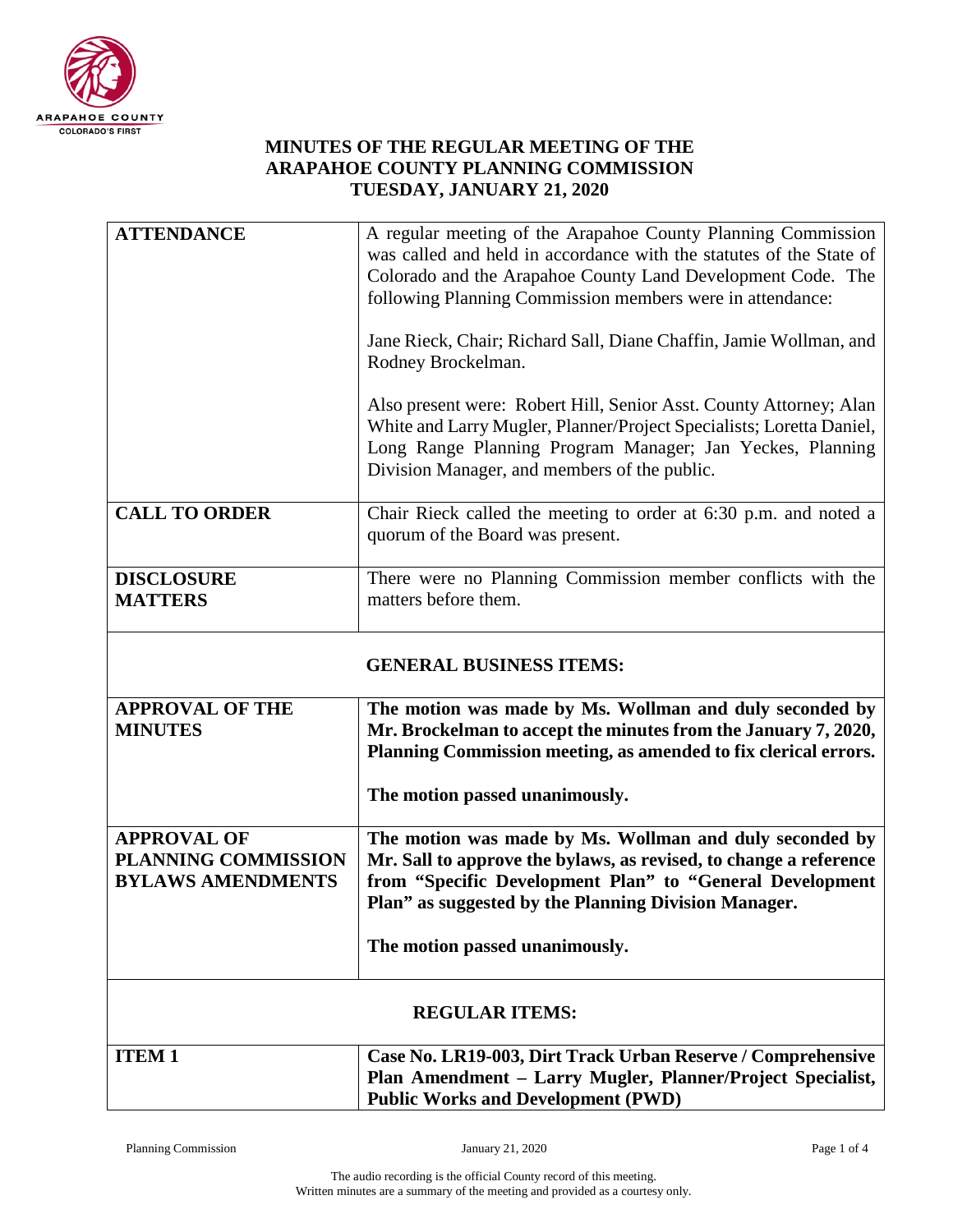Mr. Mugler provided a history of the development and use of the property and introduced the proposal to remove the Urban Growth Area designation on a portion of the property to allow rural density subdivision of the land for single-family detached homes on lots anticipated to be a minimum of 35 acres in size. He explained rezoning would be required prior to subdivision of the land, as there was a Preliminary Development Plan (PDP) approved on the property in association with use of the adjoining property for trackrelated events. He reported if new lots were a minimum of 35 acres, the development would be exempt from the subdivision regulations under Colorado statute, but would be subject to other zoning requirements. Mr. Mugler reported the overall site was used formerly as the Byers Dog Track and the Colorado Motor Sports Track and consisted of two parcels under separate ownership. He explained the second parcel would retain its Urban Growth Area designation to enable future development at an urbanized level, anticipated to be non-residential in nature given the development of the land to support the former uses. He said the property would require rezoning to change the use from that approved under the PDP or to develop the property differently. He stated if there was a desire to use the land under the approved PDP, the zoning boundary would require an amendment and a Specific Development Plan (SDP) for the site development would need to be submitted and approved.

Ms. Rieck opened the hearing for public comment. There were no public comments. The public hearing was closed.

**It was moved by Ms. Chaffin and duly seconded by Mr. Brockelman, in the case of LR19-003 Dirt Track Urban Reserve Comprehensive Plan Amendment, that the Planning Commission read the proposed plan amendment and staff report, considered additional information presented during the public hearing, and found themselves in agreement with Staff findings one (1) through three (3) as set forth in the Staff report dated January 13, 2020, and moved to approve the application with the following condition:**

**1. An attachment to this report illustrated the changes to be made to the Plan Map if the Planning Commission approved the request. Staff, in conjunction with the County Attorney's Office, are authorized to update the map.**

**The vote was:**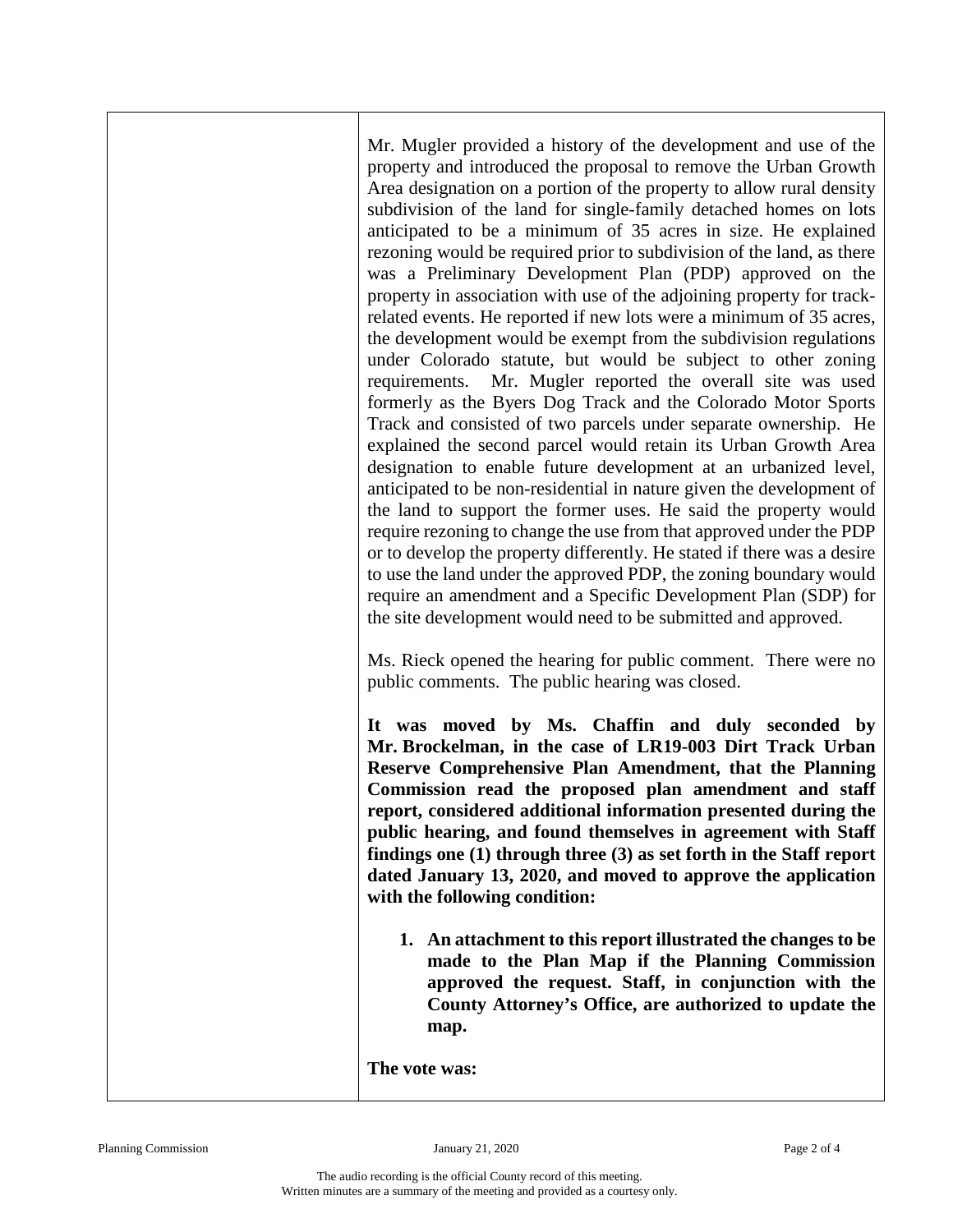|                             | Ms. Rieck, Yes; Ms. Chaffin, Yes; Mr. Sall, Yes; Ms. Wollman,<br>Yes; Mr. Brockelman, Yes.                                                                                                                                                                                                                                                                                                                                                                                                                                                                                                                                                                                                                                                                                                                                                                                                                                                                                                                                                                                                                                                                                                                                                                                                                                                                                                                                                                                                                                                                                                                                                                                                                                                                                                                                                                                                                                                                                                                                                                                                                                                                                                                                                                                                                                                                                                                                                                                                                 |
|-----------------------------|------------------------------------------------------------------------------------------------------------------------------------------------------------------------------------------------------------------------------------------------------------------------------------------------------------------------------------------------------------------------------------------------------------------------------------------------------------------------------------------------------------------------------------------------------------------------------------------------------------------------------------------------------------------------------------------------------------------------------------------------------------------------------------------------------------------------------------------------------------------------------------------------------------------------------------------------------------------------------------------------------------------------------------------------------------------------------------------------------------------------------------------------------------------------------------------------------------------------------------------------------------------------------------------------------------------------------------------------------------------------------------------------------------------------------------------------------------------------------------------------------------------------------------------------------------------------------------------------------------------------------------------------------------------------------------------------------------------------------------------------------------------------------------------------------------------------------------------------------------------------------------------------------------------------------------------------------------------------------------------------------------------------------------------------------------------------------------------------------------------------------------------------------------------------------------------------------------------------------------------------------------------------------------------------------------------------------------------------------------------------------------------------------------------------------------------------------------------------------------------------------------|
| <b>STUDY SESSION ITEMS:</b> |                                                                                                                                                                                                                                                                                                                                                                                                                                                                                                                                                                                                                                                                                                                                                                                                                                                                                                                                                                                                                                                                                                                                                                                                                                                                                                                                                                                                                                                                                                                                                                                                                                                                                                                                                                                                                                                                                                                                                                                                                                                                                                                                                                                                                                                                                                                                                                                                                                                                                                            |
| <b>ITEM1</b>                | Tier 1 Study Scope of Work – Comprehensive Plan, eastern<br>unincorporated<br>Arapahoe<br><b>County</b><br><b>Alan</b><br>$\overline{\phantom{0}}$<br>White,<br>Planner/Project Specialist, Public Works and Development<br>(PWD)                                                                                                                                                                                                                                                                                                                                                                                                                                                                                                                                                                                                                                                                                                                                                                                                                                                                                                                                                                                                                                                                                                                                                                                                                                                                                                                                                                                                                                                                                                                                                                                                                                                                                                                                                                                                                                                                                                                                                                                                                                                                                                                                                                                                                                                                          |
|                             | Mr. White presented a PowerPoint, a copy of which was retained for<br>the record. He explained the need for the upcoming study of the<br>areas of the Comprehensive Plan land use map designated as Tier 1<br>within the rural eastern area of unincorporated Arapahoe County. He<br>stated Tier 1 areas were anticipated to be the first areas appropriate<br>for increased level of development at an urbanized level. Mr. White<br>reported the current goal of the study was to prepare a subarea plan<br>to the Comprehensive Plan for Tier 1 to provide guidance to staff, to<br>property owners, to prospective land developers, and to decision<br>makers in reviewing applications for land development. He said the<br>study would also facilitate coordination of planning efforts with<br>other studies and plans underway, such as CDOT's study of future<br>interchanges, updates to the County's Transportation Master Plan<br>and Open Spaces Plan, and it would help local school districts and<br>other service providers plan for the future. Mr. White addressed the<br>changing demographics in the area, which helped project land<br>development needs and noted significant land development plans<br>approved in the east county, such as Prosper and Sky Ranch. He also<br>noted other existing and proposed developments in the area,<br>including those along the I-70 Corridor lying within Adams County,<br>as well as, those associated with the Denver International Airport.<br>He stated Adams County influences included the Colorado Air and<br>Space Port. Mr. White reviewed highlights of the scope of work for<br>the project, including the need for a stakeholder advisory committee<br>anticipated to hold at least five meetings. He explained the<br>committee would include representatives from the Town of Bennett,<br>City of Aurora, Adams County, various school districts and other<br>service/infrastructure providers, as well as, landowners, business<br>owners, and residents. He said the scope of work was attached to the<br>Planning Commission staff report.<br>Mr. White discussed the<br>anticipated project timeline. He stated an option to a subarea plan as<br>a separate document, similar to the Strasburg and Byers Subarea<br>Plans, might be a more detailed discussion within the<br>Comprehensive Plan document; however, until the study was further<br>along, staff was not certain of the approach that will be most useful. |